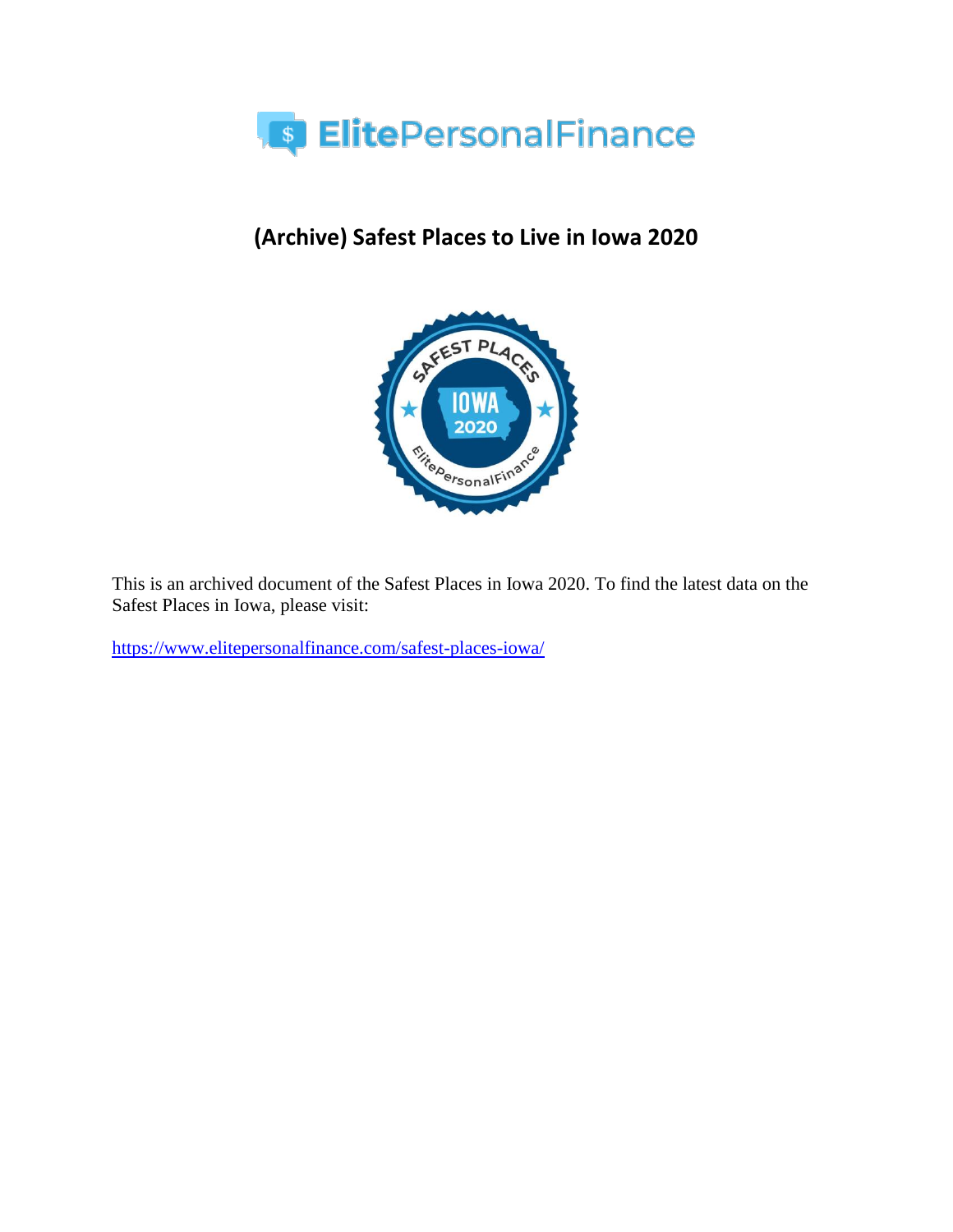### **20 Safest Places in Iowa 2020**

| Rank City      |                    |        | Population Total Number of Crimes Crime Score |      |
|----------------|--------------------|--------|-----------------------------------------------|------|
| 1              | Cresco             | 3,799  | 0                                             | 0.00 |
| $\overline{2}$ | Carroll            | 9,920  | 2                                             | 0.20 |
| 3              | Sioux Center       | 7,578  | $\overline{2}$                                | 0.26 |
| 4              | Humboldt           | 4,538  | $\overline{2}$                                | 0.44 |
| 5              | Decorah            | 7,883  | $\overline{\mathbf{4}}$                       | 0.51 |
| 6              | Clive              | 17,913 | 14                                            | 0.78 |
| 7              | Norwalk            | 10,874 | 9                                             | 0.83 |
| 8              | Le Mars            | 9,955  | 9                                             | 0.90 |
| 9              | Eldridge           | 6,406  | 6                                             | 0.94 |
| 10             | Rock Valley        | 3,788  | 4                                             | 1.06 |
| $11\,$         | Williamsburg       | 3,197  | $\overline{\mathbf{4}}$                       | 1.25 |
| 12             | Orange City        | 6,199  | 8                                             | 1.29 |
| 13             | Altoona            | 18,556 | 24                                            | 1.29 |
| 14             | Polk City          | 4,616  | 6                                             | 1.30 |
| 15             | Spencer            | 11,125 | 15                                            | 1.35 |
| 16             | Mount Vernon 4,436 |        | 6                                             | 1.35 |
| 17             | Dyersville         | 4,217  | 6                                             | 1.42 |
| 18             | Hampton            | 4,202  | 6                                             | 1.43 |
| 19             | Johnston           | 21,816 | 32                                            | 1.47 |
| 20             | <b>Story City</b>  | 3,406  | 5                                             | 1.47 |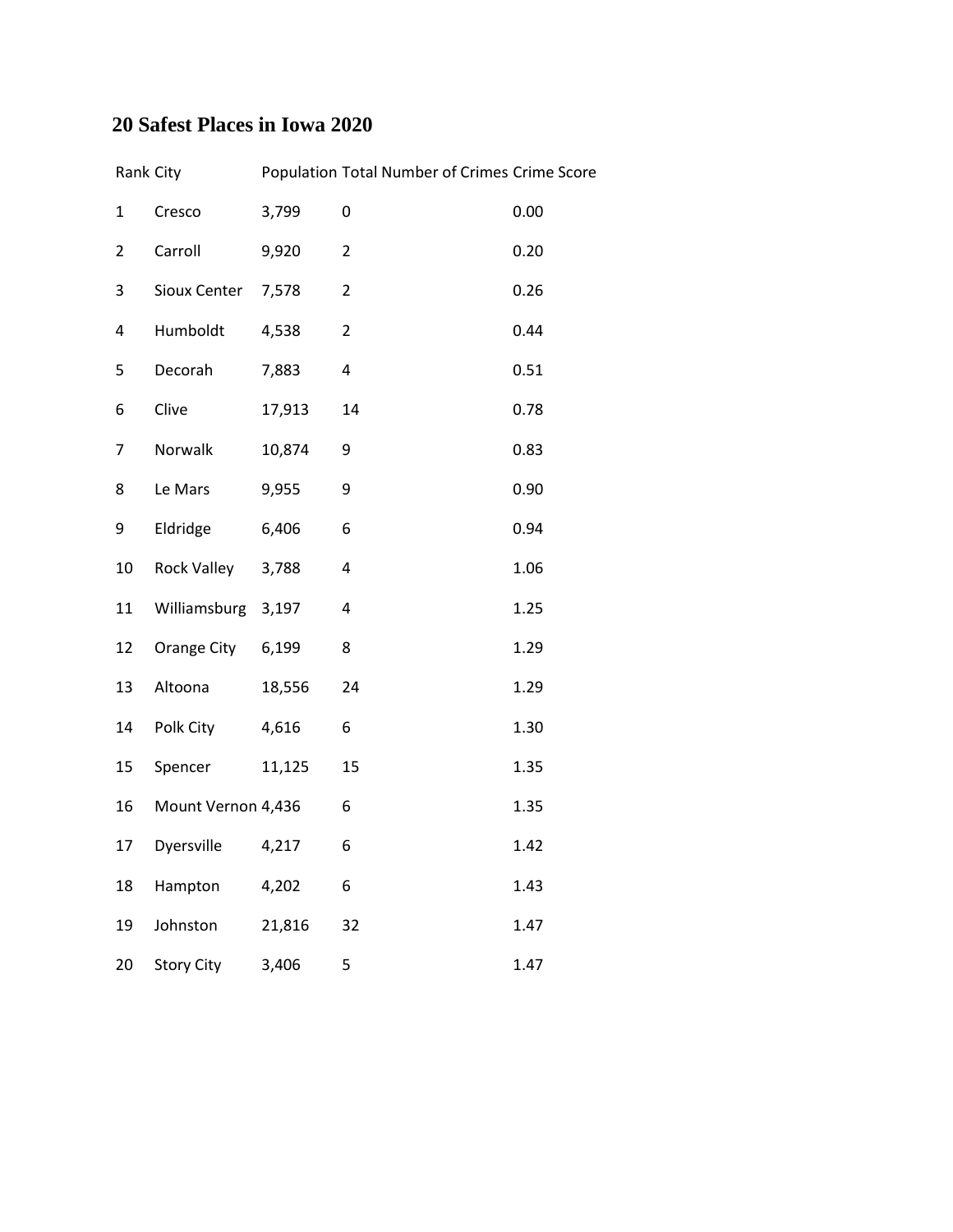## **Under 3,000 Residents**

| Rank City      |                       |       | Population Total Number of Crimes Crime Score |      |
|----------------|-----------------------|-------|-----------------------------------------------|------|
| $\mathbf 1$    | Prairie City          | 1,718 | $\mathbf{1}$                                  | 0.58 |
| $\overline{2}$ | Walcott               | 1,639 | $\mathbf{1}$                                  | 0.61 |
| 3              | Sac City              | 2,086 | 3                                             | 1.44 |
| 4              | West Burlington 2,935 |       | 5                                             | 1.70 |
| 5              | Colfax                | 2,034 | 4                                             | 1.97 |
| 6              | West Branch           | 2,365 | 5                                             | 2.11 |
| 7              | <b>Buffalo</b>        | 1,297 | 3                                             | 2.31 |
| 8              | Hawarden              | 2,524 | 6                                             | 2.38 |
| 9              | Sigourney             | 1,976 | 5                                             | 2.53 |
| 10             | <b>Grundy Center</b>  | 2,683 | $\overline{7}$                                | 2.61 |
| 11             | Lisbon                | 2,219 | 6                                             | 2.70 |
| 12             | Toledo                | 2,163 | 6                                             | 2.77 |
| 13             | Onawa                 | 2,848 | 11                                            | 3.86 |
| 14             | <b>Blue Grass</b>     | 1,743 | 7                                             | 4.02 |
| 15             | Audubon               | 1,939 | 8                                             | 4.13 |
| 16             | Ogden                 | 1,989 | 9                                             | 4.52 |
| 17             | Tama                  | 2,825 | 22                                            | 7.79 |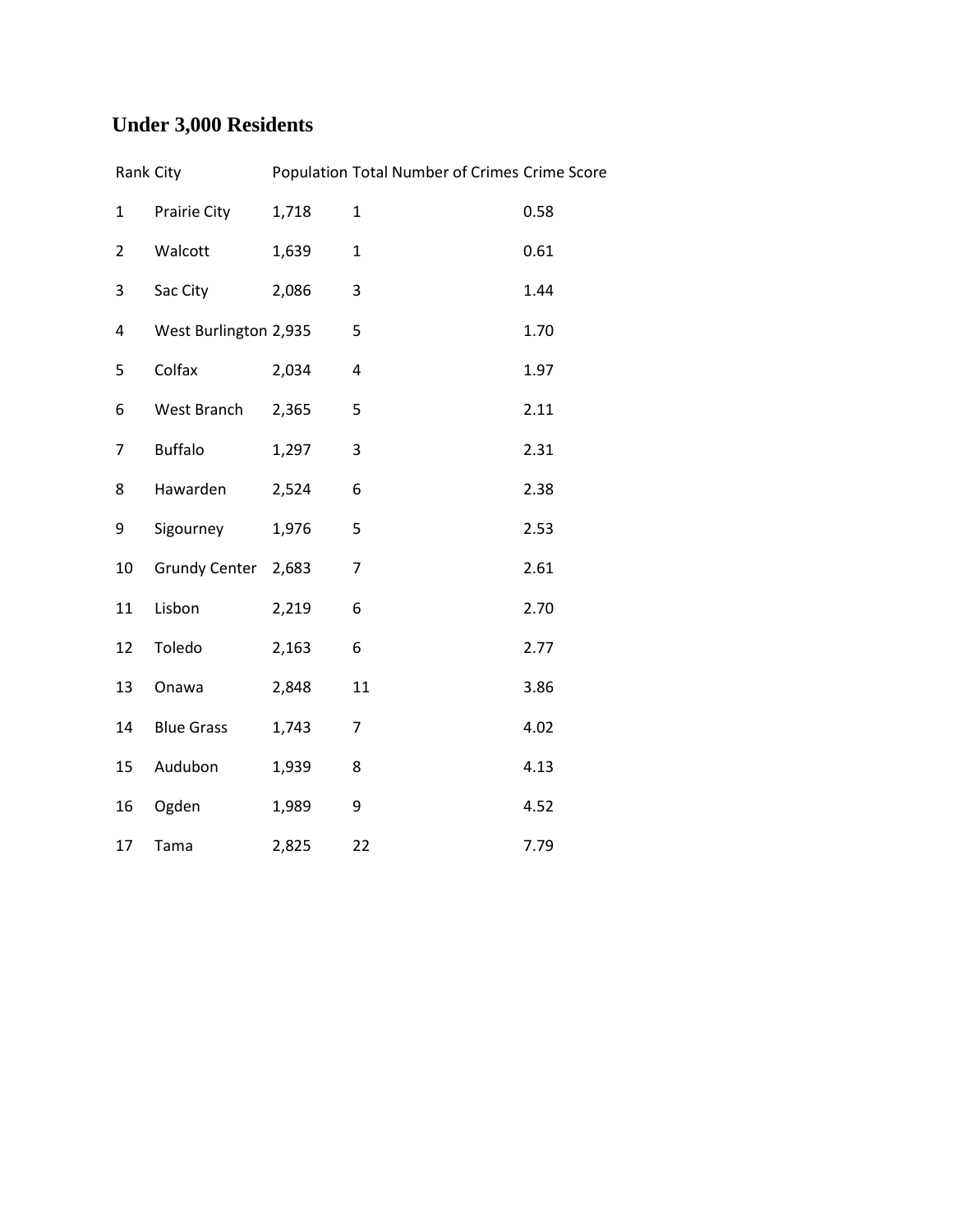## **3,000 – 10,000 Residents**

|                | Rank City            |       | Population Total Number of Crimes Crime Score |      |
|----------------|----------------------|-------|-----------------------------------------------|------|
| $\mathbf{1}$   | Cresco               | 3,799 | 0                                             | 0.00 |
| $\overline{2}$ | Carroll              | 9,920 | $\overline{2}$                                | 0.20 |
| 3              | Sioux Center         | 7,578 | $\overline{2}$                                | 0.26 |
| 4              | Humboldt             | 4,538 | $\overline{2}$                                | 0.44 |
| 5              | Decorah              | 7,883 | 4                                             | 0.51 |
| 6              | Le Mars              | 9,955 | 9                                             | 0.90 |
| 7              | Eldridge             | 6,406 | 6                                             | 0.94 |
| 8              | Rock Valley          | 3,788 | 4                                             | 1.06 |
| 9              | Williamsburg         | 3,197 | 4                                             | 1.25 |
| 10             | Orange City          | 6,199 | 8                                             | 1.29 |
| 11             | Polk City            | 4,616 | 6                                             | 1.30 |
| 12             | Mount Vernon         | 4,436 | 6                                             | 1.35 |
| 13             | Dyersville           | 4,217 | 6                                             | 1.42 |
| 14             | Hampton              | 4,202 | 6                                             | 1.43 |
| 15             | Story City           | 3,406 | 5                                             | 1.47 |
| 16             | New Hampton 3,401    |       | 5                                             | 1.47 |
| 17             | Mount Pleasant 8,349 |       | 13                                            | 1.56 |
| 18             | Osceola              | 5,051 | 8                                             | 1.58 |
| 19             | Harlan               | 4,904 | 8                                             | 1.63 |
| 20             | Creston              | 7,829 | 13                                            | 1.66 |
| 21             | Denison              | 8,304 | 15                                            | 1.81 |
| 22             | <b>Charles City</b>  | 7,425 | 14                                            | 1.89 |
| 23             | <b>Webster City</b>  | 7,708 | 15                                            | 1.95 |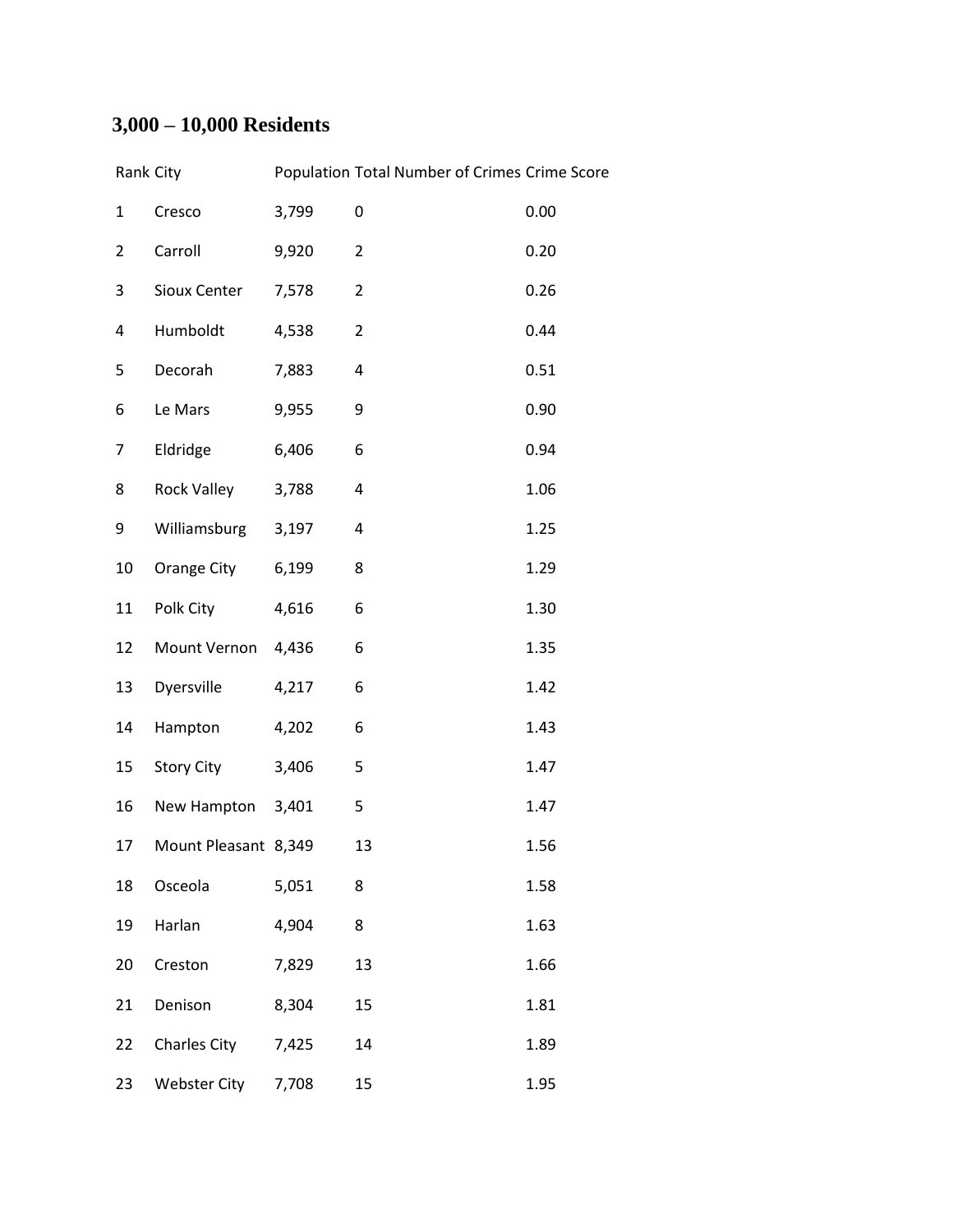| 24 | Independence          | 6,027 | 12 | 1.99 |
|----|-----------------------|-------|----|------|
| 25 | Forest City           | 3,993 | 8  | 2.00 |
| 26 | Anamosa               | 5,411 | 11 | 2.03 |
| 27 | Perry                 | 7,824 | 16 | 2.04 |
| 28 | Emmetsburg            | 3,736 | 8  | 2.14 |
| 29 | Le Claire             | 4,012 | 9  | 2.24 |
| 30 | Pleasant Hill         | 9,910 | 24 | 2.42 |
| 31 | Maquoketa             | 5,954 | 15 | 2.52 |
| 32 | Sergeant Bluff        | 4,606 | 12 | 2.61 |
| 33 | Albia                 | 3,787 | 10 | 2.64 |
| 34 | Algona                | 5,509 | 15 | 2.72 |
| 35 | Tipton                | 3,217 | 9  | 2.80 |
| 36 | Windsor Heights 5,001 |       | 14 | 2.80 |
| 37 | Sheldon               | 5,102 | 15 | 2.94 |
| 38 | Cherokee              | 4,954 | 15 | 3.03 |
| 39 | <b>Oelwein</b>        | 5,999 | 19 | 3.17 |
| 40 | Clarinda              | 5,353 | 17 | 3.18 |
| 41 | Adel                  | 4,397 | 14 | 3.18 |
| 42 | Glenwood              | 5,315 | 17 | 3.20 |
| 43 | Winterset             | 5,282 | 17 | 3.22 |
| 44 | De Witt               | 5,218 | 18 | 3.45 |
| 45 | Atlantic              | 6,588 | 23 | 3.49 |
| 46 | Centerville           | 5,316 | 19 | 3.57 |
| 47 | Jefferson             | 4,140 | 15 | 3.62 |
| 48 | Clear Lake            | 7,559 | 28 | 3.70 |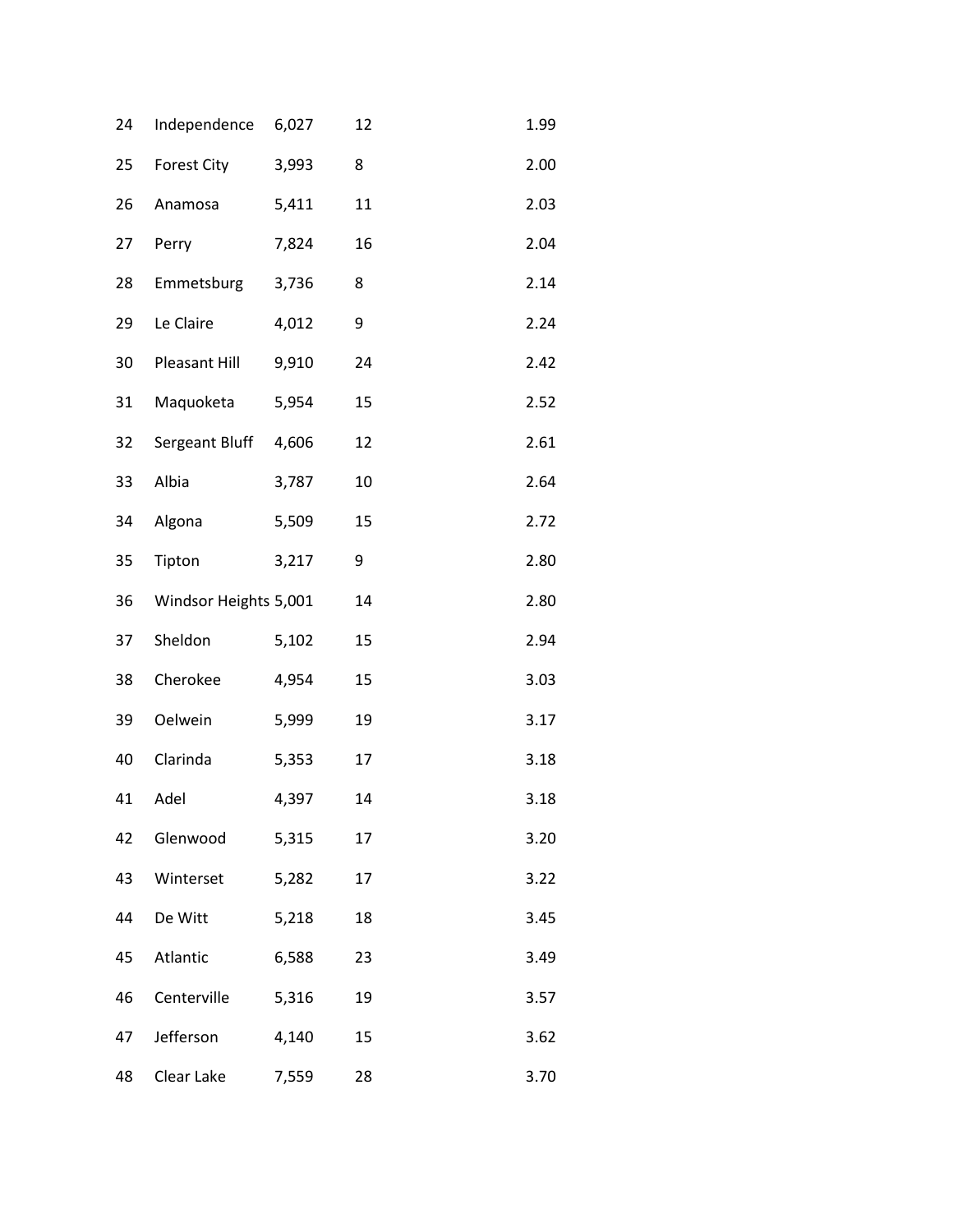| 49 | Vinton         | 5,125 | 20 | 3.90 |
|----|----------------|-------|----|------|
| 50 | Spirit Lake    | 5,124 | 20 | 3.90 |
| 51 | Manchester     | 5,032 | 20 | 3.97 |
| 52 | Osage          | 3,623 | 15 | 4.14 |
| 53 | Estherville    | 5,877 | 31 | 5.27 |
| 54 | Evansdale      | 4,792 | 27 | 5.63 |
| 55 | Monticello     | 3,843 | 25 | 6.51 |
| 56 | <b>Red Oak</b> | 5,437 | 40 | 7.36 |
| 57 | Grinnell       | 9,141 | 75 | 8.20 |
| 58 | Washington     | 7,451 | 62 | 8.32 |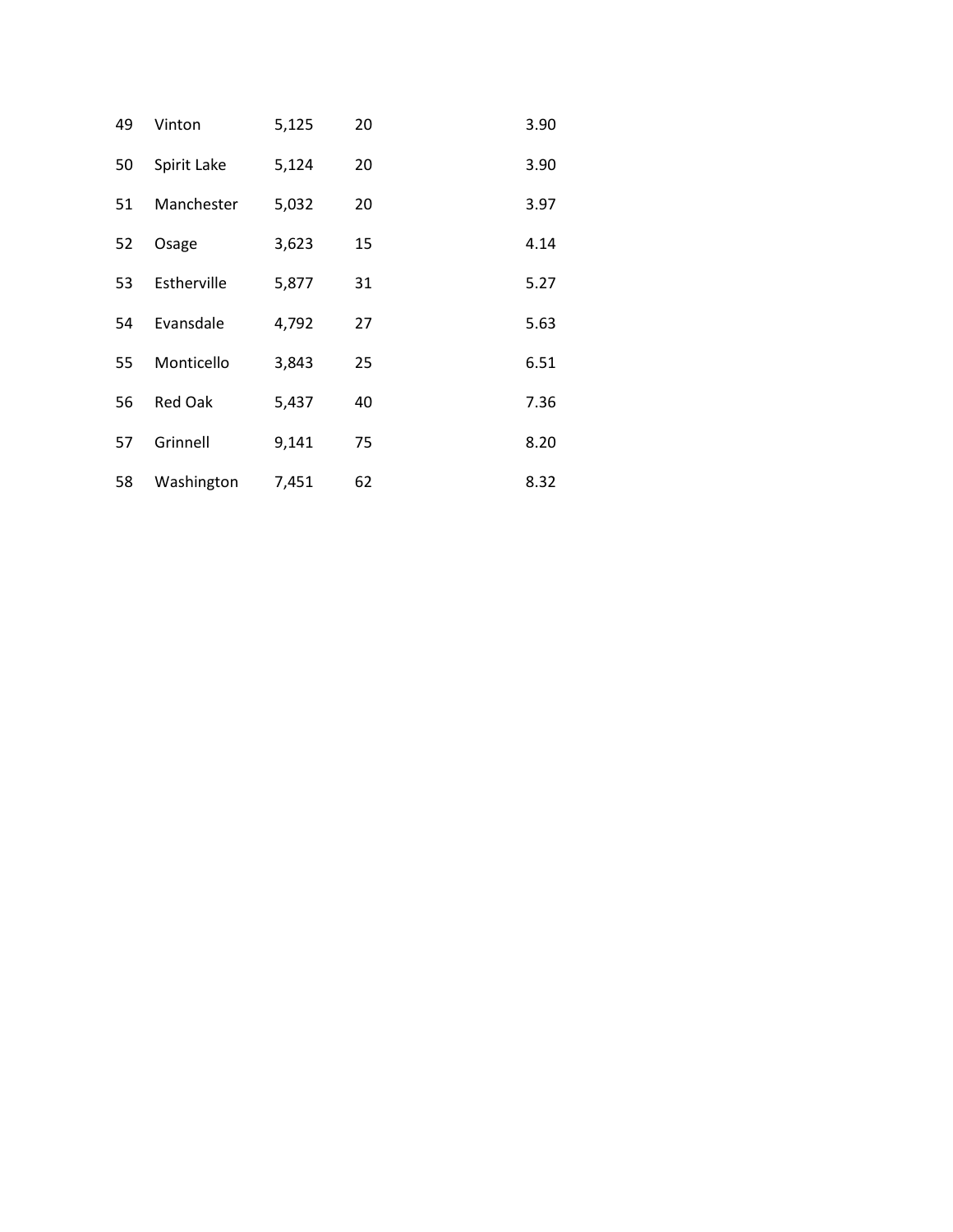## **10,000 – 30,000 Residents**

|                 | Rank City            |        | Population Total Number of Crimes Crime Score |       |
|-----------------|----------------------|--------|-----------------------------------------------|-------|
| $\mathbf{1}$    | Clive                | 17,913 | 14                                            | 0.78  |
| $\overline{2}$  | Norwalk              | 10,874 | 9                                             | 0.83  |
| 3               | Altoona              | 18,556 | 24                                            | 1.29  |
| 4               | Spencer              | 11,125 | 15                                            | 1.35  |
| 5               | Johnston             | 21,816 | 32                                            | 1.47  |
| 6               | Waukee               | 20,359 | 31                                            | 1.52  |
| 7               | Fairfield            | 10,337 | 16                                            | 1.55  |
| 8               | Mason City 27,327    |        | 43                                            | 1.57  |
| 9               | Pella                | 10,240 | 19                                            | 1.86  |
| 10              | Coralville           | 20,652 | 47                                            | 2.28  |
| 11              | North Liberty 19,491 |        | 56                                            | 2.87  |
| 12              | Oskaloosa            | 11,525 | 46                                            | 3.99  |
| 13              | Newton               | 14,999 | 71                                            | 4.73  |
| 14              | Boone                | 12,607 | 64                                            | 5.08  |
| 15 <sub>1</sub> | Indianola            | 15,953 | 90                                            | 5.64  |
| 16              | Ottumwa              | 24,397 | 143                                           | 5.86  |
| 17              | Fort Dodge 24,331    |        | 151                                           | 6.21  |
| 18              | Fort Madison 10,525  |        | 66                                            | 6.27  |
| 19              | Storm Lake           | 10,790 | 71                                            | 6.58  |
| 20              | Muscatine            | 23,940 | 194                                           | 8.10  |
| 21              | Keokuk               | 10,376 | 90                                            | 8.67  |
| 22              | Burlington           | 25,227 | 234                                           | 9.28  |
| 23              | Clinton              | 25,532 | 295                                           | 11.55 |